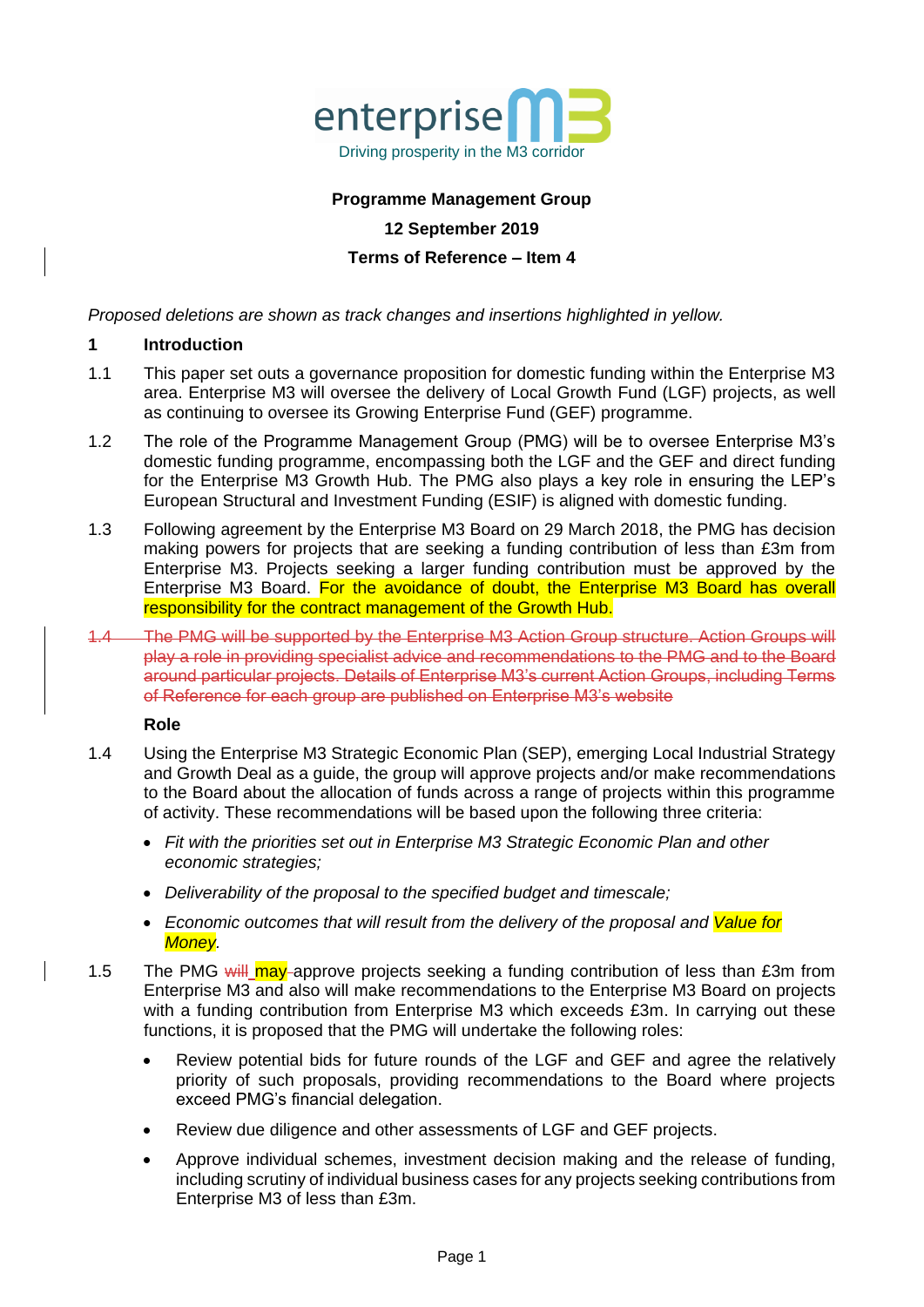- Provide recommendations to the Board on individual scheme approvals, investment decision-making and the release of funding, including scrutiny of individual business cases for any project seeking contributions from Enterprise M3 exceeding £3m;
- Promote development of a pipeline of reserve projects, along with aspirational projects to attract funding in future years;
- Play a role in overseeing the impact evaluation of the LGF and GEF programmes, and consider which new schemes should be recognised as of particular strategic importance and therefore be subject to an independent impact evaluation;
- Assess scheme cost increases, taking decisions on cost increases of more than 10% and less than 20% of a scheme's total LGF/GEF budget, and to make recommendations to the Board around any increases greater than this or where the increase exceeds £3m;
- Ensure the Local Growth Fund and Growing Enterprise Fund are effectively aligned with other sources of funding, including EU funds and the Enterprise M3 Growth Hub, and are used to derive effective value for public funds;
- Ensure that the way in which PMG operates meets the requirements set out in the Enterprise M3 Assurance Framework and the National Assurance Framework.
- Regularly review its operation to ensure that it remains fit for purpose; and
- Carry out any other relevant functions as required and agreed by the Enterprise M3 Board.
- 1.5 PMG has a responsibility for appraising transport schemes that rested previously with the Local Transport Body (LTB), before it was disbanded. These responsibilities are reflected in Annex A "*Additional responsibilities in relation to transport schemes*".

# **2 Membership**

- 2.1 The following membership is proposed:
	- 3 x Private Sector Enterprise M3 Board member (1 to chair)
	- 2 x Local Authority Member
	- 2 x Local Authority Senior Officer
	- 1 x Homes England representative
	- 1 x Accountable Body representative
	- 1 x LEP Chief ExecutiveDirector

# **Additional members for transport-related items:**

- 2 x Local Authority Transport Lead Members
- 1 x Private Sector Chair of Enterprise M3 Transport Action Group
- 2.2 Guests can be invited at the discretion of the Chair.
- 2.3 The table below gives details of the members of the Programme Management Group:

| Representing                       | <b>Selection</b><br>Methodology                   | Date of first<br>meeting | <b>Member</b>          |
|------------------------------------|---------------------------------------------------|--------------------------|------------------------|
| 3 x Private Sector<br>Board member | Enterprise M3 Board to<br>select at Board Meeting | November 2014            | James Cretney, (Chair) |
|                                    |                                                   | November 2014            | Dave Axam              |
|                                    |                                                   | January 2018             | <b>Nick Elphick</b>    |
|                                    |                                                   | January 2019             | <b>Deborah Allen</b>   |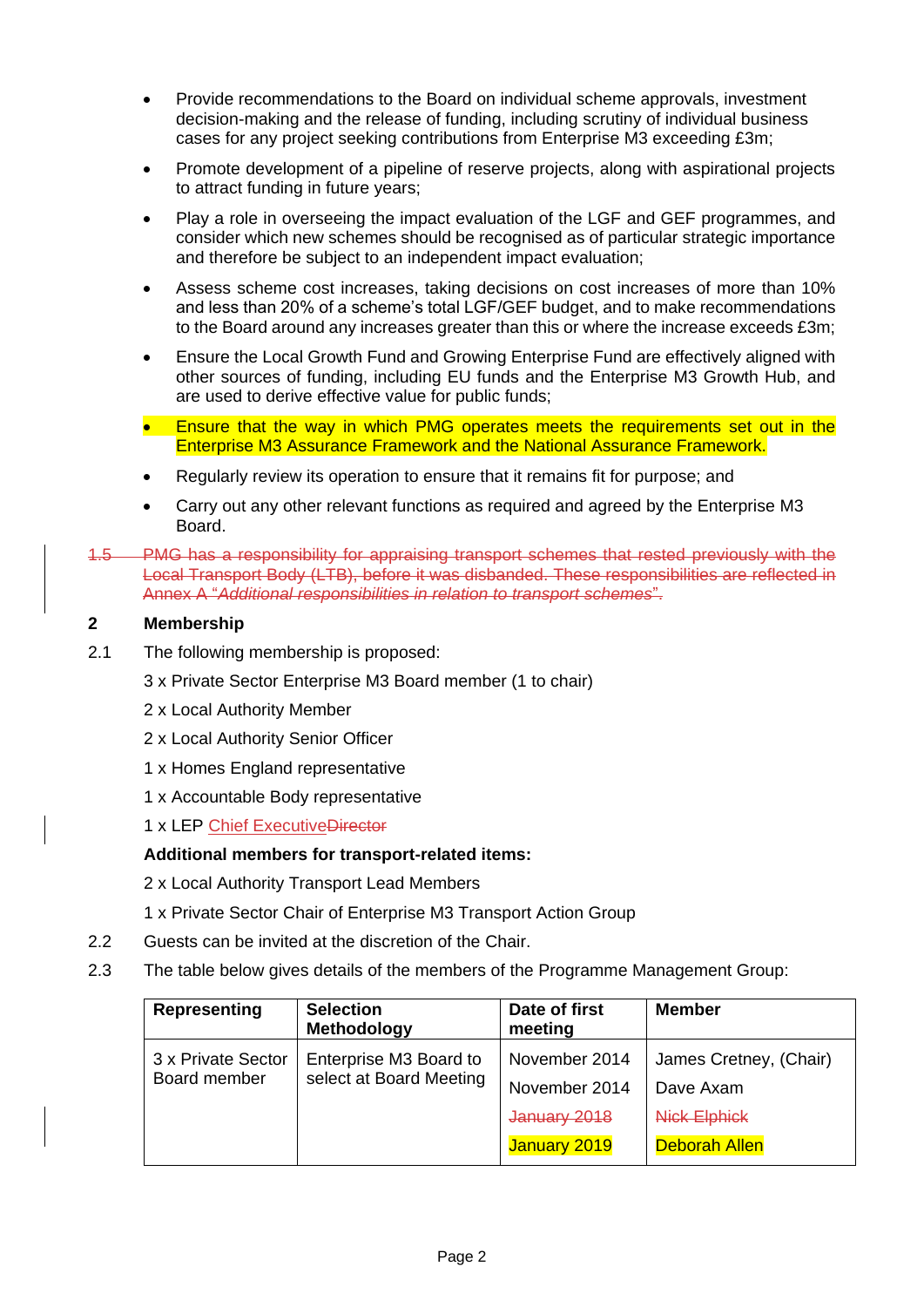| <b>Representing</b>                                                          | <b>Selection</b><br><b>Methodology</b>                                                                                                               | Date of first<br>meeting                   | <b>Member</b>                                                          |
|------------------------------------------------------------------------------|------------------------------------------------------------------------------------------------------------------------------------------------------|--------------------------------------------|------------------------------------------------------------------------|
| 2 x Local<br><b>Authority Member</b>                                         | To be selected by<br>Enterprise M3 Joint<br>Leaders' Board.                                                                                          | <b>July 2017</b>                           | Cllr John Furey<br><b>Surrey County Council</b>                        |
|                                                                              |                                                                                                                                                      | November 2018                              | <b>Cllr Caroline Horrill,</b><br>Winchester City Council               |
|                                                                              |                                                                                                                                                      | <b>July 2017</b>                           | <b>Cllr David Clifford</b><br><b>Rushmoor Borough</b><br>Council       |
|                                                                              |                                                                                                                                                      | <b>May 2019</b>                            | <b>Richard Brooks</b><br><b>Surrey Heath Borough</b><br><b>Council</b> |
| 2 x Local<br><b>Authority Senior</b><br>Officer                              | To be selected by<br>Enterprise M3 Joint<br>Leaders' Board                                                                                           | January 2017                               | David Fletcher,<br><b>Hampshire County</b><br>Council                  |
|                                                                              |                                                                                                                                                      | November 2014<br>(re-appointed in<br>2016  | <b>Kevin Lloyd</b><br><b>Surrey County Council</b>                     |
|                                                                              |                                                                                                                                                      | November 2018                              | <b>Paul Millin</b><br><b>Surrey County Council</b>                     |
| 1 x Homes and<br>Communities<br>Agency<br>representative                     | HCA representative to<br>continue role on PMG                                                                                                        | January 2017                               | Catherine Turner,<br>Homes England                                     |
| 1 x Accountable<br><b>Body</b><br>representative                             | This should be<br>someone able to act on<br>behalf of the s151<br>Officer of the<br>Accountable Body. To<br>be nominated by the<br>Accountable Body. | November 2014<br>(re-appointed in<br>2016) | Rob Carr, Hampshire<br><b>County Council</b>                           |
| 1 x LEP Director<br><b>Chief Executive</b>                                   | N/A                                                                                                                                                  | N/A                                        | Kathy Slack, Enterprise<br>M <sub>3</sub>                              |
| 2 x Local<br>Authority<br><b>Transport Lead</b>                              | To be nominated by the<br>highway authorities                                                                                                        | <b>July 2017</b>                           | <b>Cllr Colin Kemp, Surrey</b><br><b>County Council</b>                |
| <b>Members</b>                                                               |                                                                                                                                                      | January 2019                               | <b>CIIr Matt Furniss</b><br><b>Surrey County Council</b>               |
|                                                                              |                                                                                                                                                      | May 2016                                   | Cllr Rob Humby<br><b>Hampshire County</b><br>Council                   |
| <b>Private Sector</b><br>Chairman of LEP<br><b>Transport Action</b><br>Group | N/A                                                                                                                                                  | September 2015                             | Mike D'Alton, WSP                                                      |

 $\begin{array}{c} \hline \end{array}$ 

 $\overline{\phantom{a}}$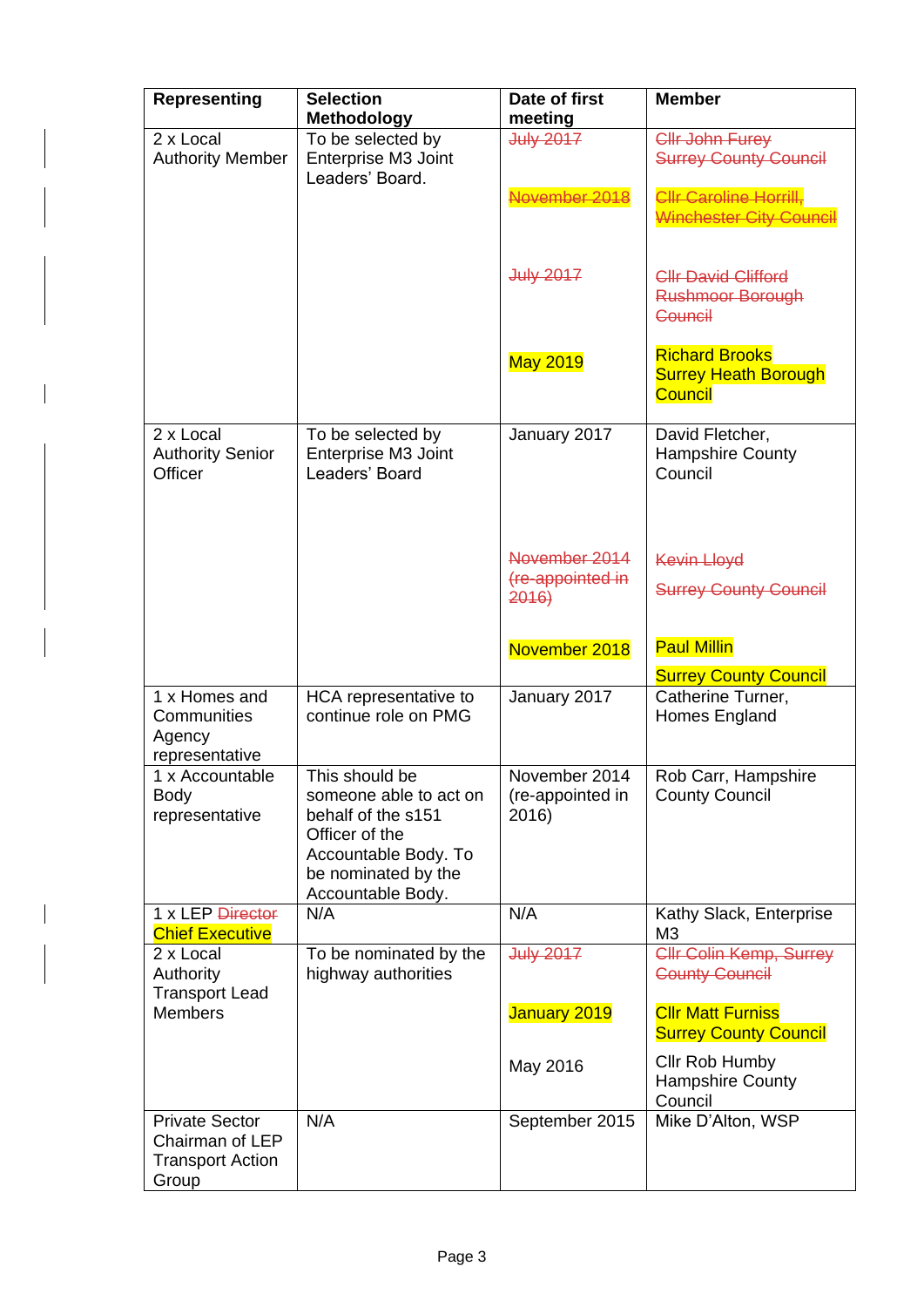2.4 The Enterprise M3 Joint Leaders Board has responsibility for selecting both the local authority member and senior officer representation. Those selected will represent the views of county and district level local authorities across the whole Enterprise M3 area. Members and Officers do not need to be from the same Local Authority but should be able to work together to represent the views of the sector. Local Authority Transport Lead members are nominated by each highway authority.

# **Term of Office**

2.5 Once individuals have been agreed as being members of the Programme Management Group, they will serve the Group for an initial two-year period before membership is reviewed. Thereafter the membership is reviewed every two years, with the exception of the Local Authority Transport Lead Members, Transport Action Group Chair and LEP Chief Executive who will attend for as long as they remain in this role.

# **Criteria for Nomination**

2.6 The following criteria should be considered when nominating individuals to sit on the PMG:

The nominee should:

- Have sufficient time to undertake their role;
- Be empowered to speak on behalf of their organisation, and also at a strategic level around issues affecting their wider area of expertise. The nominee should be recognised by peers as a valid representative. They should have access to a wider network relevant to the Enterprise M3 area, be willing to work with peers and report back, and should be recognised by them as a valid representative.
- Understand local investment priorities and have knowledge of local conditions, needs and opportunities, including but not limited to the Enterprise M3 Strategic Economic Plan, emerging Local Industrial Strategy, Growth Deal and European Structural & Investment Fund Strategy.
- Understand the strategic context for investment decisions and be able to analyse and challenge proposals. Should be able to assess linkages to other funding sources and opportunities to maximise delivery and value for money.
- In the case of the accountable body representative, they should be the s151 officer or another senior officer with authority to act on their behalf.

# **3 Frequency of Meetings and Quorum**

- 3.1 PMG meetings will generally take place every other month and will precede Enterprise M3 Board meetings to enable PMG to make timely recommendations to the Board where required.
- 3.2 When necessary the Chair of the PMG can convene extraordinary meetings.
- 3.3 A meeting will not be quorate unless three members are present and should include at least one Enterprise M3 Board Member and one Local Authority representative in attendance.
- 3.4 Decisions will be taken by consensus, where the PMG is unable to reach consensus, the chair may judge a majority decision on an item or refer a decision to the Enterprise M3 Board.
- 3.5 Minutes will be taken for all PMG meetings, clearly indicating the recommendations made to the Enterprise M3 Board. As the PMG is decision-making, papers and minutes from meetings will be published on the Enterprise M3 website.

# **4 Links to Other Governance**

4.1 In order to ensure that Enterprise M3 achieves the objectives set out within its Strategic Economic Plan and emerging Local Industrial Strategy, it is vital to align local investment. The PMG will work with other governance groups within Enterprise M3 to facilitate this.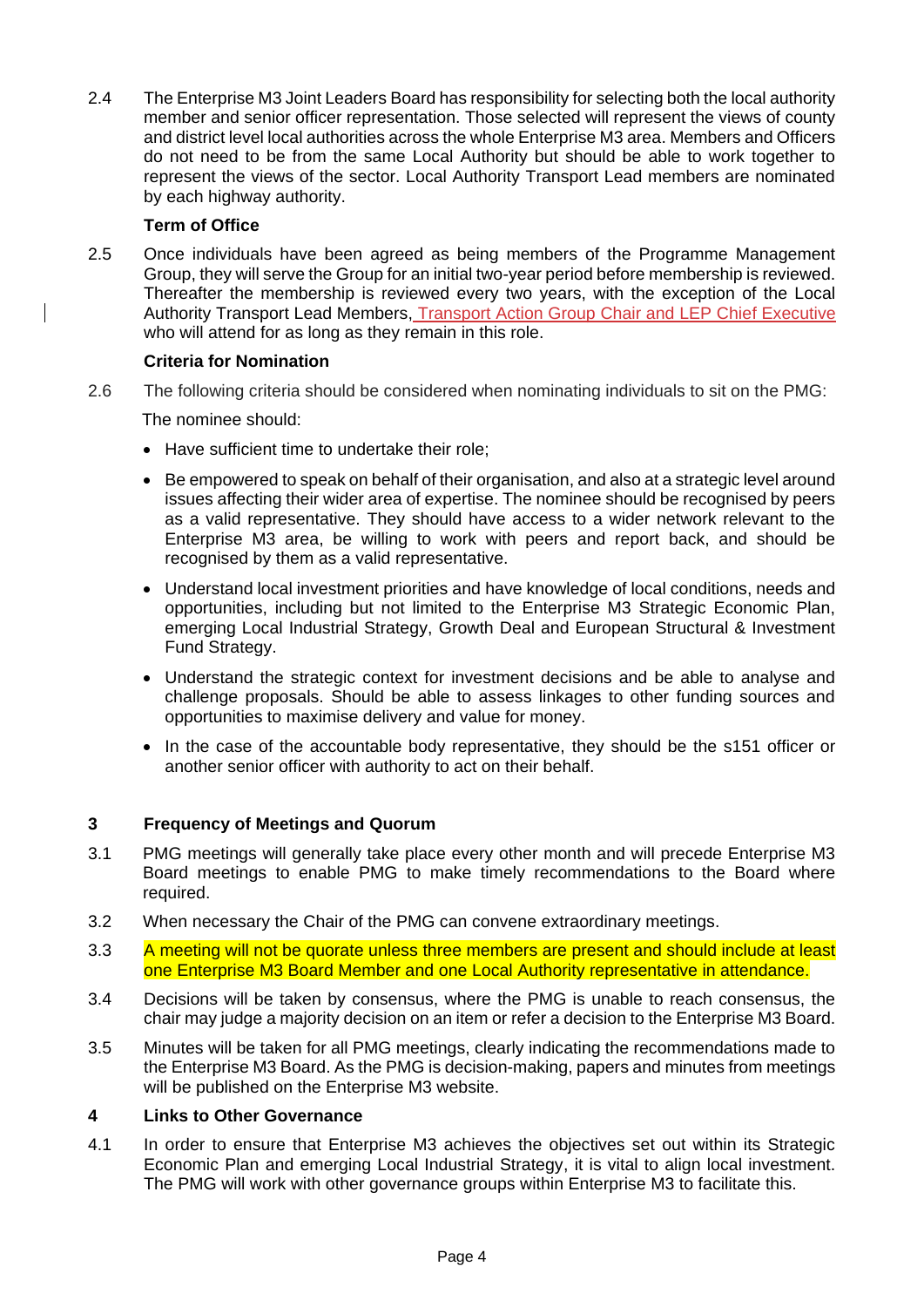- 4.2 The Programme Management Group will align closely with the European Management Group (EMG), which plays a similar role for European Structural and Investment (ESIF) funding. Due to conditions and constraints imposed by the European Commission around the governance of EU funds, it is not practical to use common governance to oversee the ESIF funding and the LGF funding. The intention is, however, to have common membership to the extent this is practical, with a nominated EMG representative sitting on the PMG to promote alignment and consistency in decision-making.
- 4.3 The PMG may decide to refer any project for approval to the Enterprise M3 Board, this decision can be taken either at the PMG meeting or in advance of a PMG meeting in light of the forward programme. The Board may also 'call in' any project in the forward programme for PMG. In order for the Board to 'call in' a project, the support of three Board Members must be obtained and at least seven working day's notice be given to the Assistant Director – Operations. In order to ensure strong communications between PMG and Board, a report on recent approvals from PMG and the latest position on LGF and GEF funds will be presented to each Board Meeting.
- 4.4 The Joint Leaders Board will nominate representatives to sit on the PMG as set out in Part 2. These representatives will report back to the Leaders Board regularly and will be expected to represent the views of all local authorities within the Enterprise M3 area.

# **5 Conflicts of Interest**

- 5.1 Normal Enterprise M3 procedures around conflicts of interest will apply. PMG members will be asked to provide details of any relevant interests upon being admitted to the group, and conflicts of interest will be a standard item on the PMG agenda.
- 5.2 The PMG will hold a register of members' interests, which will be reviewed regularly and will be published on the Enterprise M3 website. All PMG members will be asked to sign a Code of Conduct before attending their first meeting.

## **6 Review**

- 6.1 The LEP shall review the effectiveness of the PMG on an ongoing basis to ensure it is fit for purpose.
- 6.2 A formal review shall take place in May 2020 and any necessary updates to the Terms of Reference will be made.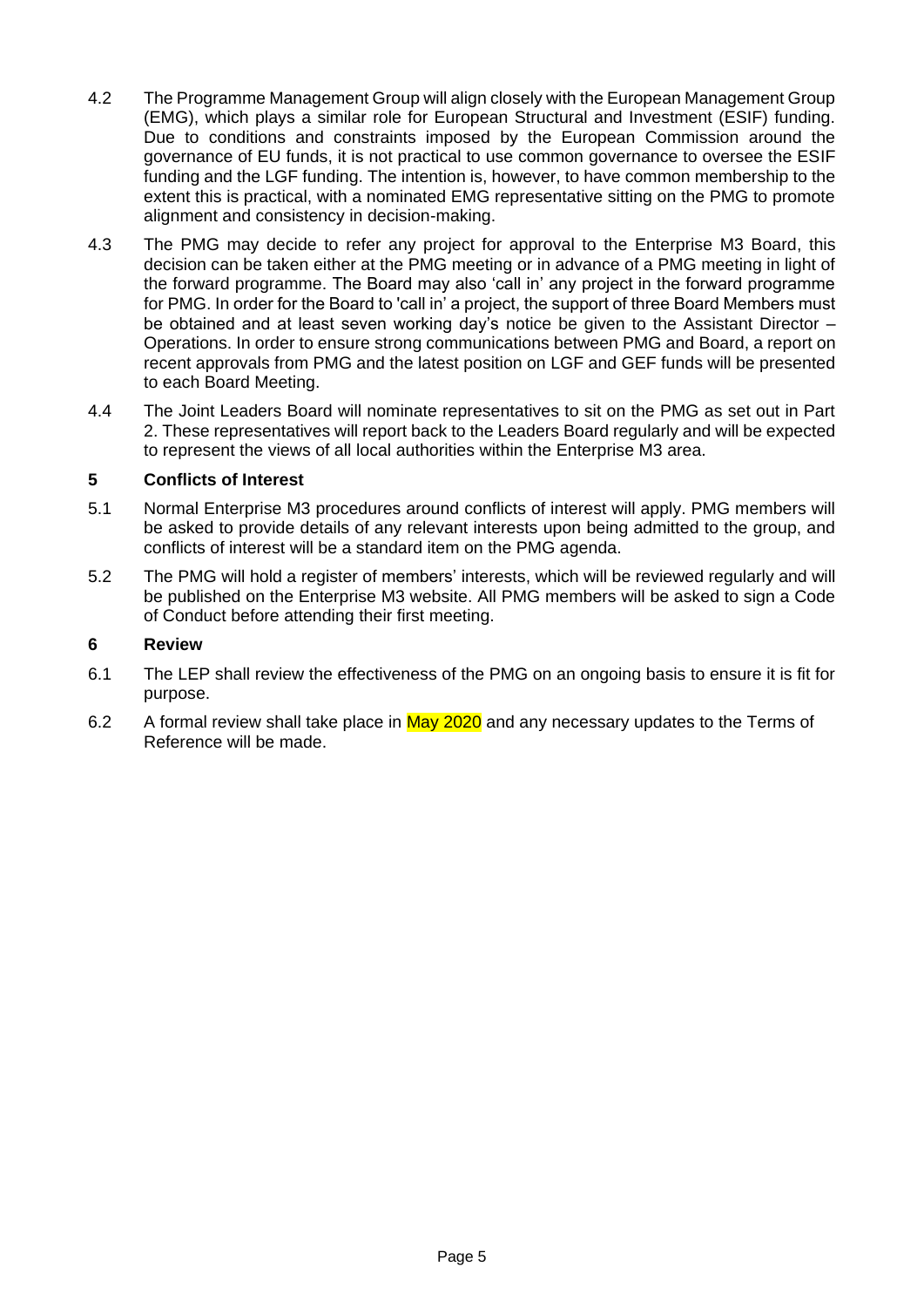*This section has been removed and the detail now sits in the Enterprise M3 Assurance Framework* 

## **Additional responsibilities in relation to transport schemes**

PMG has the responsibility for appraising transport schemes that previously rested with the Local Transport Body (LTB), before it was disbanded. The role of the LTB in considering major transport schemes was developed to be in line with the most recent guidance from the Department for Transport (DfT).

A prioritised list of transport schemes based on robust evidence and developed from clear objectives will be overseen by PMG and reviewed within the context of the priorities set out in the LEPs Strategic Economic Plan. The process will be consistent with the wider scheme identification and prioritisation processes adopted by the LEP. All Business Cases submitted by promoters will be expected to follow the key principles of the Transport Business Case guidance provided by the DfT.

Proposals prioritised for local major transport schemes will be for worthwhile transport schemes that do not have an identified funding source, that meet local priorities and national objectives, emerge from evidenced transport constraints and accord with the eligibility criteria detailed below. The TAG will undertake to ensure that all DfT requirements have been met, and will provide PMG with guidance as to this.

There are specific monitoring and evaluation requirements for transport projects, which will be managed by the executive team and TAG and which will align with the wider Enterprise M3 approach. PMG, taking advice from TAG, will assess each scheme as to how well it performs against the following essential and desirable criteria:

## **Essential Criteria**

## Projects should:

• have a clearly defined scope;

• demonstrate how scheme contributes to the LEPs Strategic Economic Plan, the Local Transport Plans of Hampshire and Surrey and wider Government policies.

• drive economic and/or housing growth and/or solve a current or future transport problem that constrains economic growth or that safeguards the economy of the Enterprise M3 area (with higher employment and/ or housing growth viewed more favourably in scheme prioritisation);

• ensure that the LEP contribution comprises capital funding only, and as a general rule be for requests of over £2,000,000

• normally expect to deliver 'high' value for money (i.e. CBA greater than 2);

• allow LEP funding to be fully spent within the period 2015-21, together with a clear demonstration as to how the proposal will be delivered;

• be supported by the Local Transport Authority within whose area the proposal would be delivered;

• provides, if relevant, a clear indication how any land not owned by the delivery partner will be secured to allow delivery within the required timescale;

- clearly demonstrate how the business case for a proposal is met, by reference to the EAST;
- be supported by a local contribution identify challenges and constraints

## **Desirable Criteria**

- leverage of private sector investment into the Enterprise M3 area;
- improved access to employment:
- safeguard existing employment;
- provide/improve sustainable access especially to town centres;
- tackle congestion;